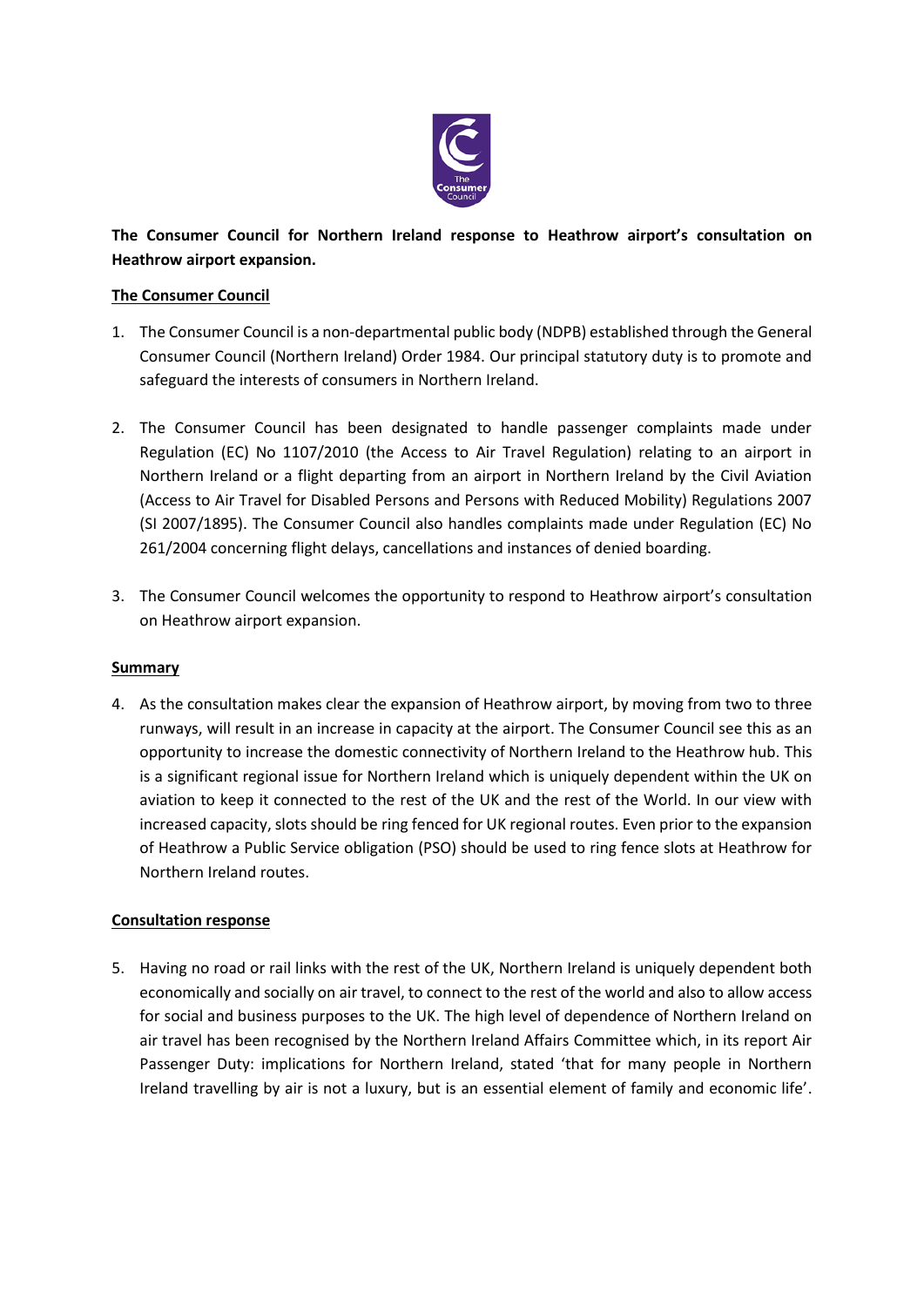Regarding the economic benefits to northern Ireland of aviation connectivity, a recent report by Oxford Economics<sup>1</sup> said:

*Inbound air travel is important for Northern Ireland's economy. In 2017, there were nearly 2.7 million visitors to the country- about 80 per cent of whom arrived by air.'*

and

*Visitors to Northern Ireland in 2017 spent £656 million in the domestic economy providing a particularly important source of demand for the transport, hospitality and retail sectors.*

- 6. This connectivity relies on the access that Northern Ireland has to connections into other UK airports, but most importantly of all is access to Heathrow.
- 7. The importance of regional connectivity has recently been highlighted in the 'Aviation  $2050^2$ consultation by the Department for Transport and in the Airport Commission's Final Report<sup>3</sup>. Both documents note that increasing regional connectivity boosts the economy and improves access and choice to air travel in regions where consumers struggle to realise the full benefits of modern air travel.
- 8. Furthermore, both documents note that due to a lack of capacity there has been a fall in regional domestic connectivity in recent years. We have seen this in Northern Ireland. For example, in 2017 British Airways (BA), reduced its winter schedule from Belfast to Heathrow from six daily flights to four. Currently BA is offering four or five flights daily to Heathrow, depending on the day of the week. Furthermore, in March and September 2019, Ryanair announced reductions to its winter schedule on its routes from Belfast.
- 9. The Aviation 2050 consultation demonstrates clearly that the Government views an expanded Heathrow as an opportunity to strengthen and develop the connectivity of the regions. If Northern Ireland consumers are to benefit from these connections, it is of utmost importance that they have access to frequently operated services between Northern Ireland and Heathrow. To ensure the continued operation of services between Northern Ireland and Heathrow the Consumer Council believes slots should be ring-fenced for these routes.
- 10. With the expansion of capacity at Heathrow Airport, Brexit provides one opportunity for the Government to ring-fence slots for domestic connectivity by creating new rules outside of the EU Slot Regulation. Another opportunity, is to expand the use of Public Service Obligations (PSO) on domestic routes. In its Final Report, the Airport Commission described a PSO as 'a proportionate and effective measure for protecting regional air services that has safeguarded valuable connectivity to the regions in question'.

**.** 

<sup>&</sup>lt;sup>1</sup> Improving Northern Ireland's Aviation Connectivity-Oxford Economics/Department for the Economy. July 2019

<sup>2</sup> 'Aviation 2050 – the future of UK aviation'

<sup>&</sup>lt;sup>3</sup> Airport Commission's Final Report-July 2015.